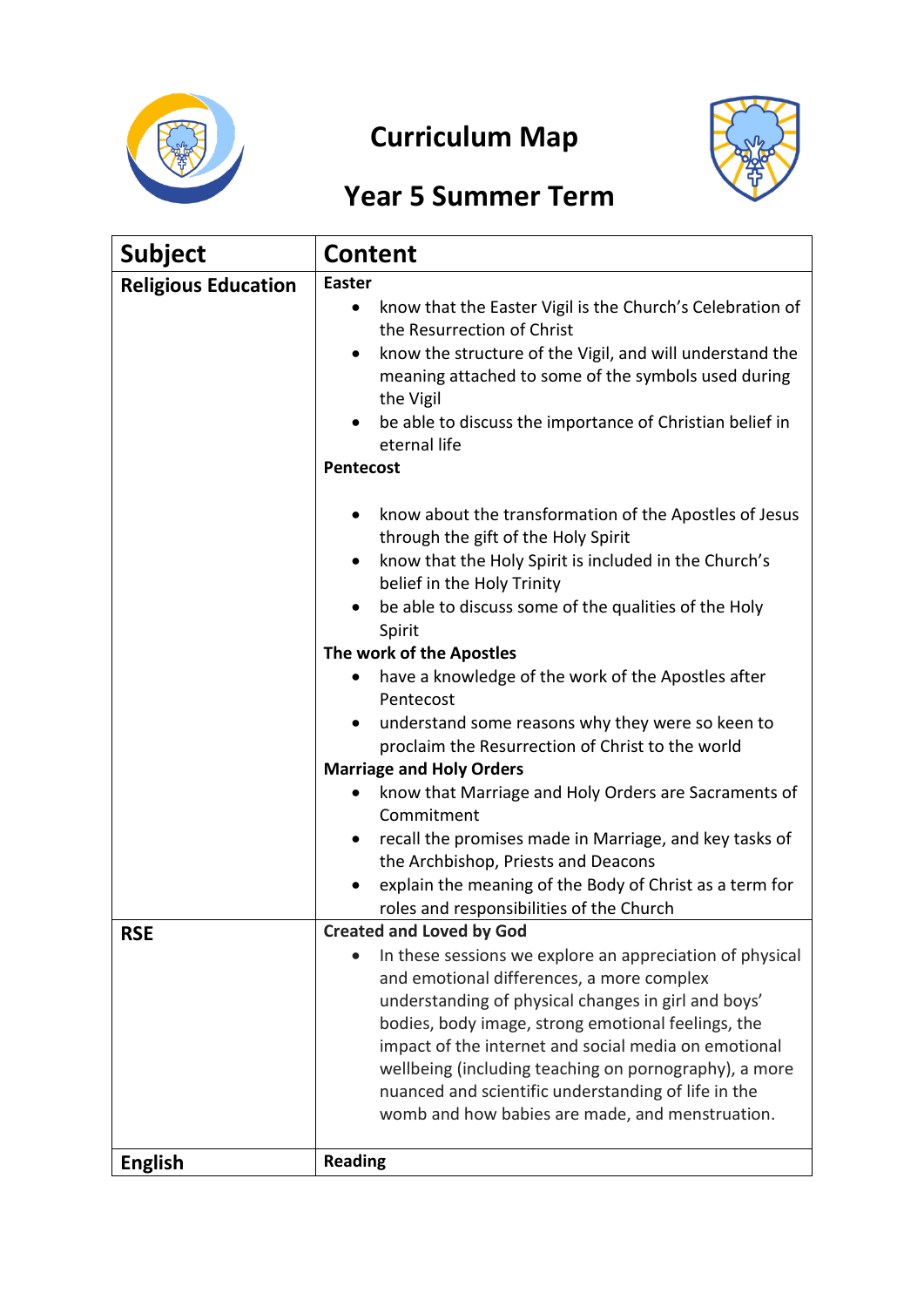| $\bullet$ | identify key points when reading appropriate texts and             |
|-----------|--------------------------------------------------------------------|
|           | understand the significant ideas, themes, events and<br>characters |
|           | gather evidence from the text to justify opinions                  |
|           | use inference and deduction to work out the                        |
|           | characteristics of different people from a story                   |
| ٠         | compare fictional accounts in historical novels with a             |
|           | factual account                                                    |
|           | compare the language in older texts with modern                    |
|           | standard English                                                   |
|           | appreciate bias in persuasive writing, including articles          |
|           | and advertisements                                                 |
| Writing:  |                                                                    |
|           | <b>Historical stories</b>                                          |
| ٠         | understand that specific vocabulary is required for                |
|           | writing historical stories                                         |
| $\bullet$ | understand that facts can be learnt from a fiction book            |
| $\bullet$ | discuss anachronisms in historical stories                         |
|           | recognise that sentences contain one or more clauses               |
|           | investigate the use of commas in sentences.                        |
|           | <b>Modern classic fiction</b>                                      |
| $\bullet$ | develop an awareness of verb choice and make                       |
|           | good choices                                                       |
| $\bullet$ | recognise and use fronted adverbials and                           |
|           | modal verbs in own writing                                         |
|           | recognise authorial intent in their own writing                    |
|           | <b>Instructions and explanations</b>                               |
|           | list features of explanation texts and instruction texts           |
|           | add correctly punctuated parentheses to simple                     |
|           | sentences                                                          |
|           | Non-chronological reports and journalistic writing                 |
| ٠         | list features of no-chronological reports                          |
| ٠         | use colons and semicolons (and bullet points) in                   |
|           | sentences                                                          |
| $\bullet$ | identify the passive form of some active sentences                 |
| $\bullet$ | understand what is meant by a paragraph                            |
|           | <b>Narrative poems</b>                                             |
| $\bullet$ | investigate historical vocabulary used in poem                     |
| ٠         | write sentences including adverbials                               |
| $\bullet$ | describe the structure of a stanza in a poem                       |
|           | understand the use of the perfect form to bring                    |
|           | attention to the consequences of a prior event                     |
|           | <b>Grammar, Punctuation and Spelling</b>                           |
|           | use connectives to link clauses within sentences and to            |
|           | link sentences in longer texts                                     |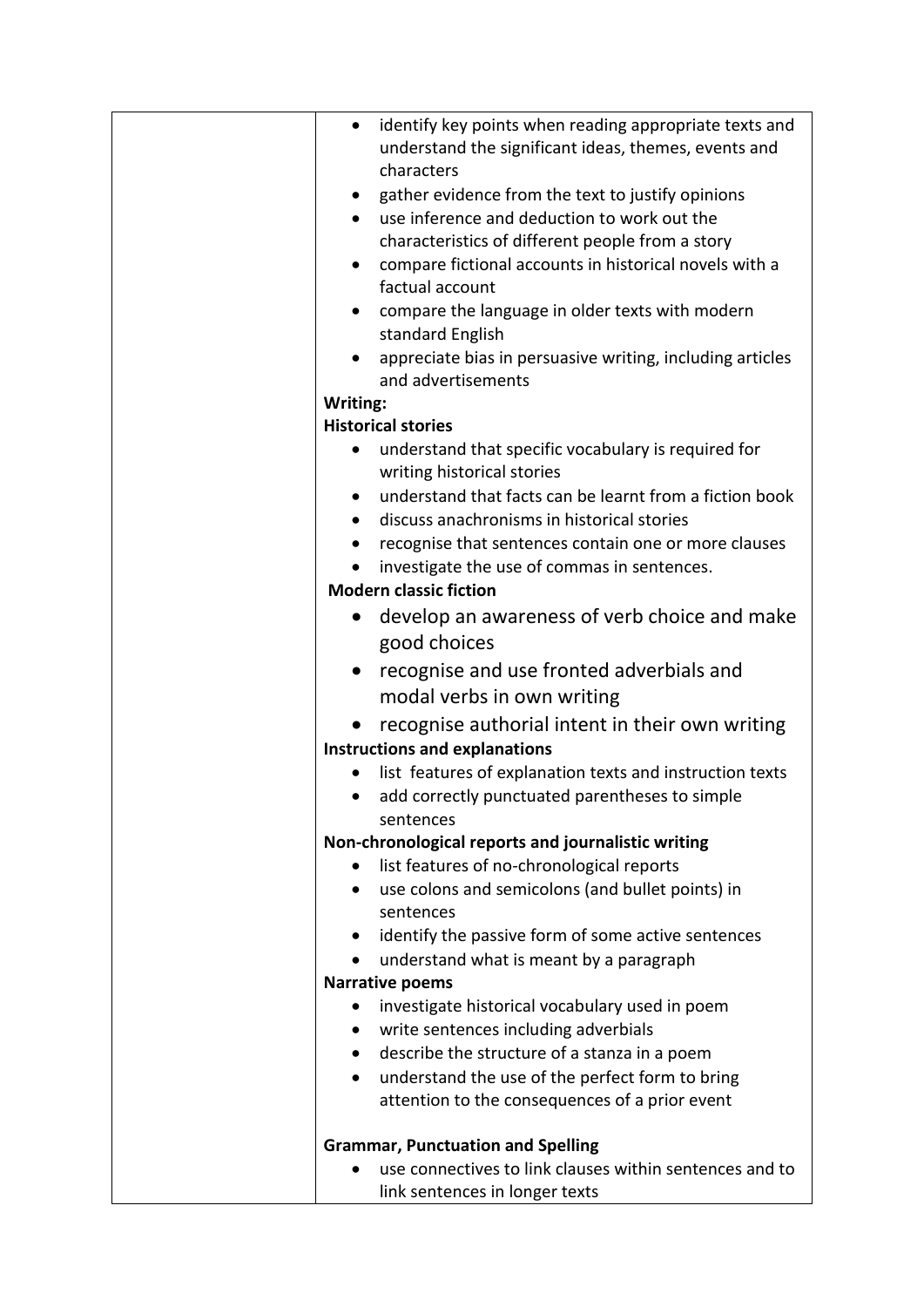|                    | investigate clauses through identifying the main clause<br>$\bullet$  |
|--------------------|-----------------------------------------------------------------------|
|                    |                                                                       |
|                    | in a sentence and investigating sentences which                       |
|                    | contain more than one clause                                          |
|                    | ensure that when using pronouns, it is clear to what or<br>٠          |
|                    | who they refer                                                        |
|                    | aware of the differences between spoken and written                   |
|                    | language                                                              |
|                    |                                                                       |
| <b>Mathematics</b> | <b>Decimals</b>                                                       |
|                    | solve problems involving number up to three decimal                   |
|                    | places                                                                |
|                    | multiply and divide whole numbers and those involving                 |
|                    | decimals by 10, 100 and 1000                                          |
|                    | use all four operations to solve problems involving                   |
|                    | measure [for example, length, mass, volume, money]                    |
|                    | using decimal notation, including scaling                             |
|                    | <b>Properties of Shape</b>                                            |
|                    | identify 3D shapes, including cubes and other cuboids,                |
|                    | from 2D representations                                               |
|                    |                                                                       |
|                    | use the properties of rectangles to deduce related facts<br>$\bullet$ |
|                    | and find missing lengths and angles                                   |
|                    | distinguish between regular and irregular polygons                    |
|                    | based on reasoning about equal sides and angles                       |
|                    | know angles are measured in degrees: estimate and<br>$\bullet$        |
|                    | compare acute, obtuse and reflex angles                               |
|                    | draw given angles, and measure them in degrees (o)                    |
|                    | identify: angles at a point and one whole turn (total                 |
|                    | 360o), angles at a point on a straight line and $\frac{1}{2}$ a turn  |
|                    | (total 1800) other multiples of 900                                   |
|                    | <b>Position and Direction</b>                                         |
|                    | identify, describe and represent the position of a shape              |
|                    | following a reflection or translation, using the                      |
|                    | appropriate language, and know that the shape has not                 |
|                    | changed                                                               |
|                    | <b>Converting Units</b>                                               |
|                    | convert between different units of metric measure [for                |
|                    | example, km and m; cm and m; cm and mm; g and kg; I                   |
|                    | and ml]                                                               |
|                    | understand and use approximate equivalences                           |
|                    | between metric units and common imperial units such                   |
|                    | as inches, pounds and pints                                           |
|                    | solve problems involving converting between units of                  |
|                    | time                                                                  |
|                    | Volume                                                                |
|                    |                                                                       |
|                    | estimate volume [for example using 1cm3 blocks to                     |
|                    | build cuboids (including cubes)] and capacity [for                    |
|                    | example, using water]                                                 |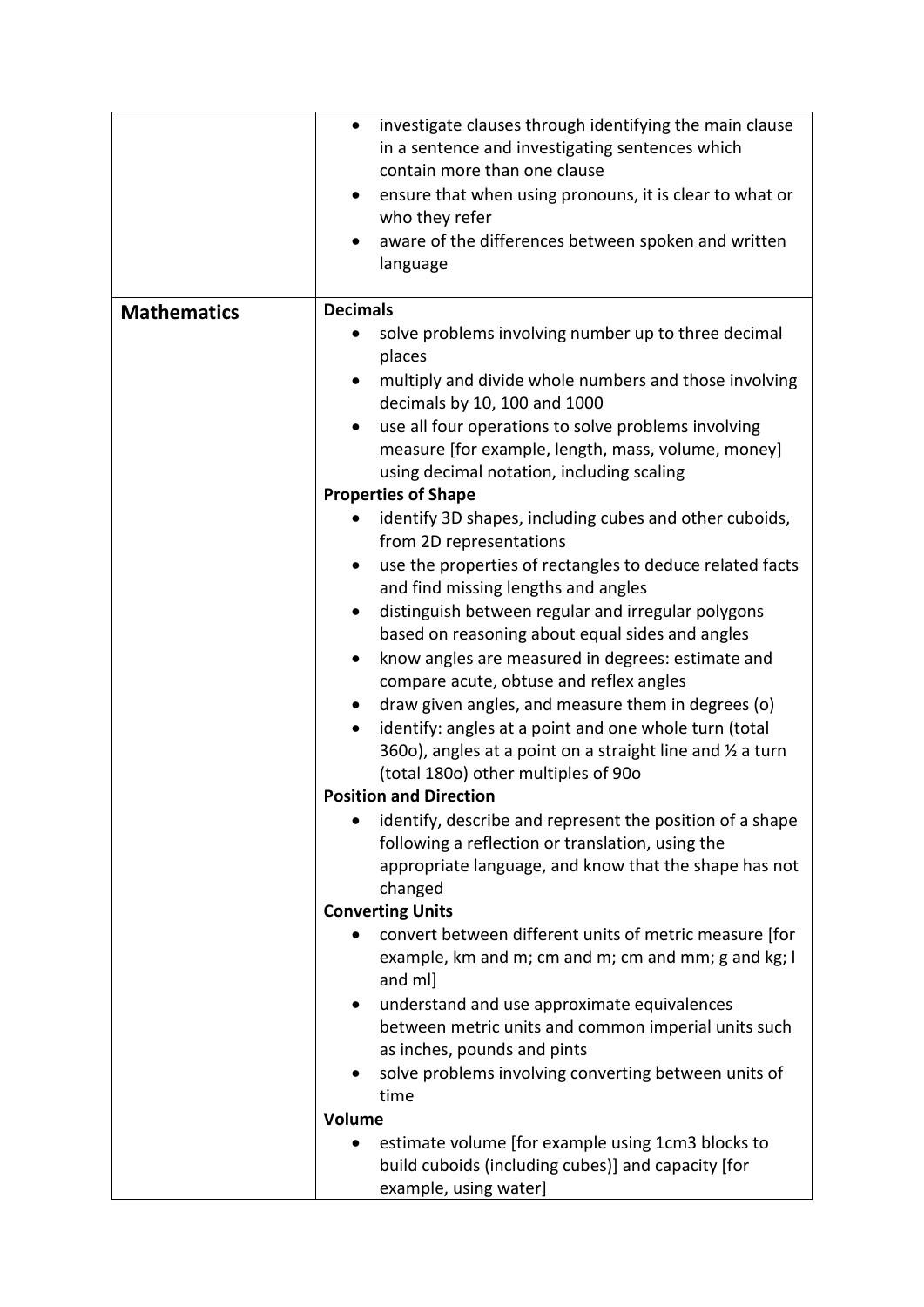|                  | use all four operations to solve problems involving<br>٠                                    |
|------------------|---------------------------------------------------------------------------------------------|
|                  | measure                                                                                     |
| <b>Physics</b>   | <b>Forces and mechanical devices</b>                                                        |
|                  | explain that unsupported objects fall towards the Earth                                     |
|                  | because of the force of gravity acting between Earth                                        |
|                  | and the falling object                                                                      |
|                  | identify the effects of air resistance, water resistance<br>٠                               |
|                  | and friction                                                                                |
|                  | recognise that some mechanisms, including levers                                            |
|                  | pulleys and gears, allow a smaller force to have a<br>greater effect                        |
| <b>Computing</b> | Unit 7 - Concept Maps                                                                       |
|                  | <b>Introduction to Concept Mapping</b>                                                      |
|                  | Children can make connections between thoughts and<br>$\bullet$<br>ideas.                   |
|                  | Children can see the importance of recording concept<br>$\bullet$<br>maps visually.         |
|                  | <b>Using 2Connect</b>                                                                       |
|                  | Children understand what is meant by 'concept maps',                                        |
|                  | 'stage', 'nodes' and 'connections.'                                                         |
|                  | Children can create a basic concept map.                                                    |
|                  | <b>2Connect Story Mode</b>                                                                  |
|                  | Children have used 2Connect Story Mode to create an<br>informative text.                    |
|                  | <b>Collaborative Concept Maps</b>                                                           |
|                  | Children have used 2Connect collaboratively to create a<br>$\bullet$                        |
|                  | concept map.                                                                                |
|                  | Children have used Presentation Mode to present their<br>$\bullet$                          |
|                  | concept maps to an audience.                                                                |
|                  | Unit 8 – Word Processing (with Microsoft Word)                                              |
|                  | <b>Making a Document from a Blank Page</b>                                                  |
|                  | Children know what a word processing tool is for.                                           |
|                  | Children will be able to create a word processing<br>$\bullet$                              |
|                  | document altering the look of the text and navigating                                       |
|                  | around the document.                                                                        |
|                  | <b>Inserting Images: Considering Copyright</b><br>Children know how to add images to a word |
|                  | document.                                                                                   |
|                  | Children can edit images to reduce their file size.                                         |
|                  | Children know the correct way to search for images<br>$\bullet$                             |
|                  | that they are permitted to reuse.                                                           |
|                  | Children know how to attribute the original artist of an<br>$\bullet$                       |
|                  | image.                                                                                      |
|                  | <b>Editing Images in Word</b>                                                               |
|                  | Children can edit their images within Word to best                                          |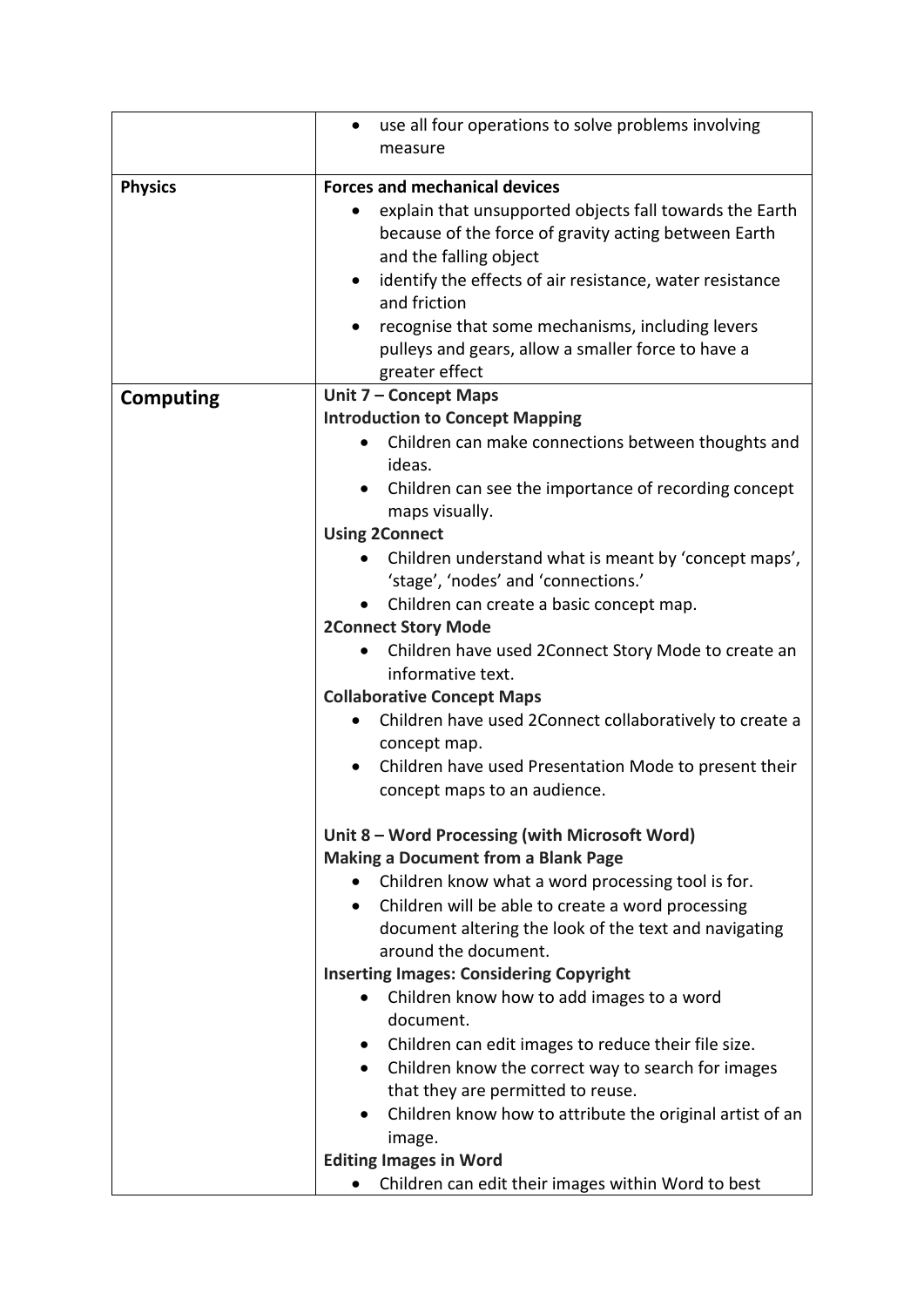| present them alongside text.                                           |
|------------------------------------------------------------------------|
| Children understand wrapping of images and text.                       |
| <b>Adding the Text</b>                                                 |
| Children can add appropriate text to their document,                   |
| formatting in a suitable way.                                          |
| Children can use a style set in Word.<br>$\bullet$                     |
| Children can use bullet points and numbering.                          |
| <b>Finishing Touches</b>                                               |
| • Children can add text boxes and shapes.                              |
| Children can consider paragraph formatting such as<br>$\bullet$        |
| line spacing, drop capitals.                                           |
| Children can add hyperlinks to an external website.<br>$\bullet$       |
| Children can add an automated contents page.                           |
| <b>Presenting Information Using Tables</b>                             |
| Children can add tables to present information.<br>$\bullet$           |
| Children can edit properties of tables including borders,<br>$\bullet$ |
| colours, merging cells, adding and removing rows and                   |
| columns.                                                               |
| Children can add word art for a heading.                               |
| <b>Writing a Letter Using a Template</b>                               |
| • Children can use a Word template and edit it                         |
| appropriately.                                                         |
| <b>Presenting Information - Newspaper</b>                              |
| Children can format a page using a combination of<br>$\bullet$         |
| images, headers and columns                                            |
|                                                                        |

#### **Creative Curriculum**

We deliver the following subjects through whole school topics and they are collectively referred to as the Creative Curriculum: Art and Design, Design Technology, Geography, History and Music.

Each term the whole school follow a topic theme incorporating many curriculum areas with a particular focus on one of the Creative Curriculum subjects.

(See Creative Curriculum Two Year Cycle).

### **Summer 1: Sport and Leisure/ Team work**

#### **Main Focus: Art and Design- Textiles** Use Sport and leisure activities as a stimulus to develop an understanding of working with textiles to create a collage

- collect ideas in a sketch book with more developed observation skills and control
- use line, tone and shading to represent things seen,

### **Summer 1: Our Wonderful World**

#### **Main focus:** Music Create individual, paired and class compositions using the seaside as a stimulus

• sing confidently and expressively with attention to dynamics and phrasing, with good intonation and a sense of occasion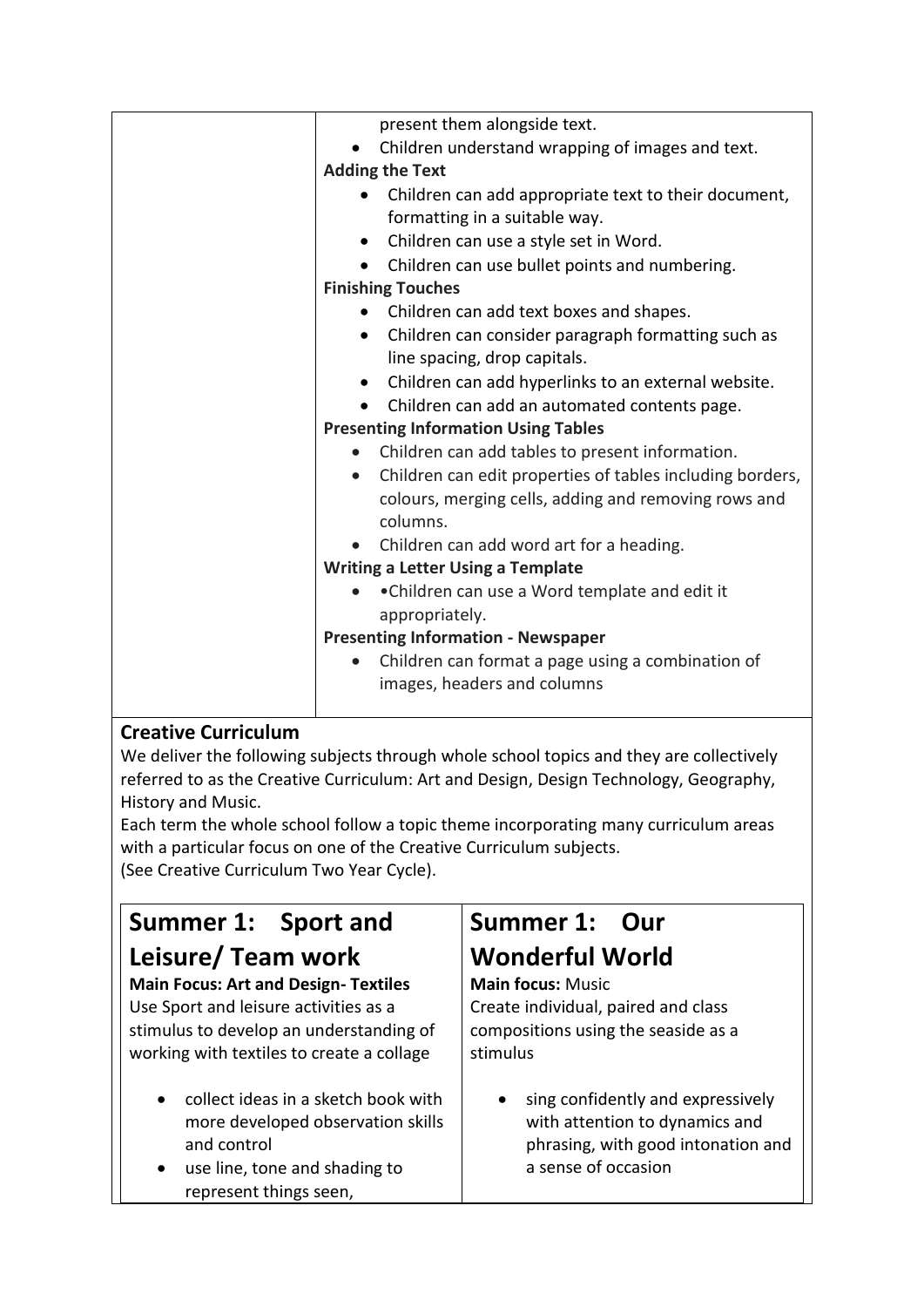| remembered or imagined in three<br>dimensions<br>use colours to express mood,<br>divide foreground from<br>background or demonstrate tones<br>add collage to a painted, drawn or<br>printed background using a range<br>of media, different techniques,<br>colours and textures<br>use stitching to add detail<br>experiment with using layers and<br>overlays to create new<br>colours/textures<br>evaluate his/her work against their<br>intended outcome<br>research and discuss various<br>artists, and explore one artist in<br>detail | compose rhythms from an<br>increasing aural memory<br>understand how pulse, rhythm and<br>pitch work together<br>improvise with increasing<br>confidence using own voice,<br>rhythms and varied pitch<br>Sing as part of an ensemble with<br>increasing confidence and<br>precision<br>play and perform in solo or<br>ensemble contexts with some<br>accuracy, control, fluency and<br>expression<br>use and develop an understanding<br>of formal, written notation which<br>includes staff, semibreves and<br>dotted crotchets<br>develop an increasing<br>understanding of the history and<br>context of music<br>listen with attention to detail and<br>recall sounds with increasing aural<br>memory<br><b>Secondary Focus: History /</b><br>Geography Project extending some<br>of the work taught over the year. |
|---------------------------------------------------------------------------------------------------------------------------------------------------------------------------------------------------------------------------------------------------------------------------------------------------------------------------------------------------------------------------------------------------------------------------------------------------------------------------------------------------------------------------------------------|-------------------------------------------------------------------------------------------------------------------------------------------------------------------------------------------------------------------------------------------------------------------------------------------------------------------------------------------------------------------------------------------------------------------------------------------------------------------------------------------------------------------------------------------------------------------------------------------------------------------------------------------------------------------------------------------------------------------------------------------------------------------------------------------------------------------------|
| <b>Summer 2:</b><br><b>Beside the</b>                                                                                                                                                                                                                                                                                                                                                                                                                                                                                                       | <b>Summer 2: Food Glorious</b>                                                                                                                                                                                                                                                                                                                                                                                                                                                                                                                                                                                                                                                                                                                                                                                          |
| <b>Seaside</b><br><b>Beside the Seaside</b><br>Main focus: Music - Composing<br>Create individual, paired and class<br>compositions using the seaside as a<br>stimulus<br>sing confidently and expressively<br>$\bullet$<br>with attention to dynamics and<br>phrasing, with good intonation and<br>a sense of occasion                                                                                                                                                                                                                     | Food<br>Main focus: Design Technology- Cooking<br>and Healthy Eating<br>understand the main food groups<br>and the different nutrients that are<br>important for health<br>understand how a variety of<br>$\bullet$<br>ingredients are grown, reared,<br>caught and processed to make                                                                                                                                                                                                                                                                                                                                                                                                                                                                                                                                   |
| compose rhythms from an<br>increasing aural memory<br>understand how pulse, rhythm and<br>pitch work together                                                                                                                                                                                                                                                                                                                                                                                                                               | them safe and tasty to eat<br>select appropriate ingredients and<br>$\bullet$<br>use a wide range of techniques to<br>combine them<br>use his/her research into existing<br>products and his/her market                                                                                                                                                                                                                                                                                                                                                                                                                                                                                                                                                                                                                 |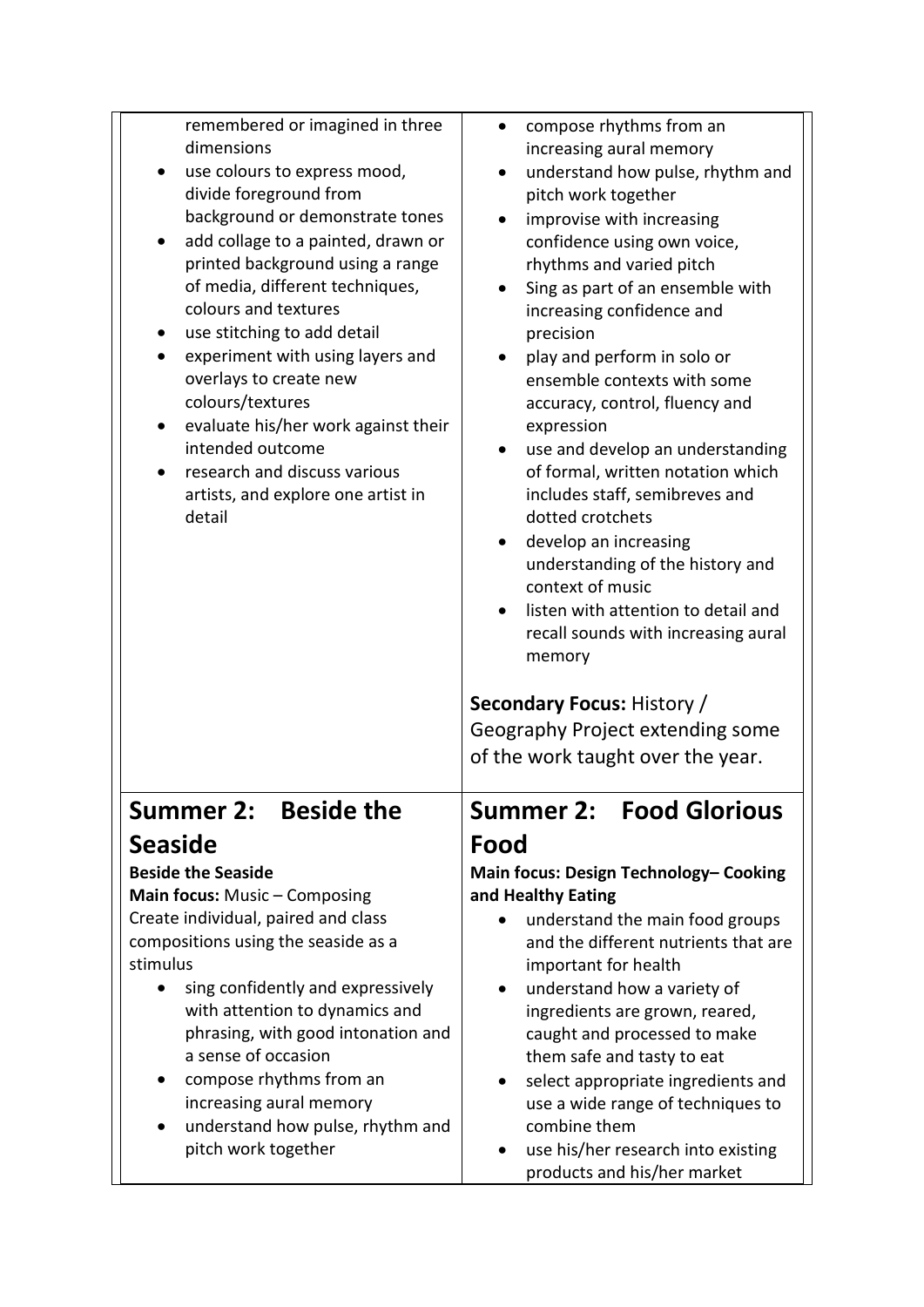| improvise with increasing<br>confidence using own voice,<br>rhythms and varied pitch<br>Sing as part of an ensemble with<br>٠<br>increasing confidence and<br>precision<br>play and perform in solo or<br>ensemble contexts with some<br>accuracy, control, fluency and<br>expression<br>use and develop an understanding<br>$\bullet$<br>of formal, written notation which<br>includes staff, semibreves and<br>dotted crotchets<br>develop an increasing<br>$\bullet$<br>understanding of the history and<br>context of music<br>listen with attention to detail and<br>$\bullet$<br>recall sounds with increasing aural<br>memory<br><b>Secondary Focus: History /</b><br>Geography Project extending some<br>of the work taught over the year. |                                                                                                                                                                                                                                                                                                                                                                                                                                                                                                                                                                                                                                                               | research to inform the design of<br>his/her own innovative product<br>produce step by step plans to<br>$\bullet$<br>guide his/her making,<br>demonstrating that he/she can<br>apply his/her knowledge of<br>different materials, tools and<br>techniques<br>make detailed evaluations about<br>existing products and his/her own<br>considering the views of others to<br>improve his/her work |
|----------------------------------------------------------------------------------------------------------------------------------------------------------------------------------------------------------------------------------------------------------------------------------------------------------------------------------------------------------------------------------------------------------------------------------------------------------------------------------------------------------------------------------------------------------------------------------------------------------------------------------------------------------------------------------------------------------------------------------------------------|---------------------------------------------------------------------------------------------------------------------------------------------------------------------------------------------------------------------------------------------------------------------------------------------------------------------------------------------------------------------------------------------------------------------------------------------------------------------------------------------------------------------------------------------------------------------------------------------------------------------------------------------------------------|------------------------------------------------------------------------------------------------------------------------------------------------------------------------------------------------------------------------------------------------------------------------------------------------------------------------------------------------------------------------------------------------|
| <b>Physical Education</b>                                                                                                                                                                                                                                                                                                                                                                                                                                                                                                                                                                                                                                                                                                                          | <b>Strike and Field Games</b><br><b>Learning Outcomes:</b><br>To explore the use of space during games.<br>Choose appropriate positioning when fielding.<br>To strike a ball/object using both hands and feet.<br>To retrieve, intercept and stop a ball when fielding.<br>To develop the range and consistency of their skills.<br>$\bullet$<br><b>Athletics</b><br><b>Learning Outcomes:</b><br>To develop knowledge of the triple jump technique.<br>To begin a sprint in the crouching position.<br>To throw a discus with developing technique.<br>Develop the basic skills for acceleration.<br>To develop knowledge of how to gain & maintain fitness. |                                                                                                                                                                                                                                                                                                                                                                                                |
| <b>MFL</b>                                                                                                                                                                                                                                                                                                                                                                                                                                                                                                                                                                                                                                                                                                                                         | <b>Clothes</b><br>French.                                                                                                                                                                                                                                                                                                                                                                                                                                                                                                                                                                                                                                     | Repeat and recognise the vocabulary for a variety of clothes in                                                                                                                                                                                                                                                                                                                                |